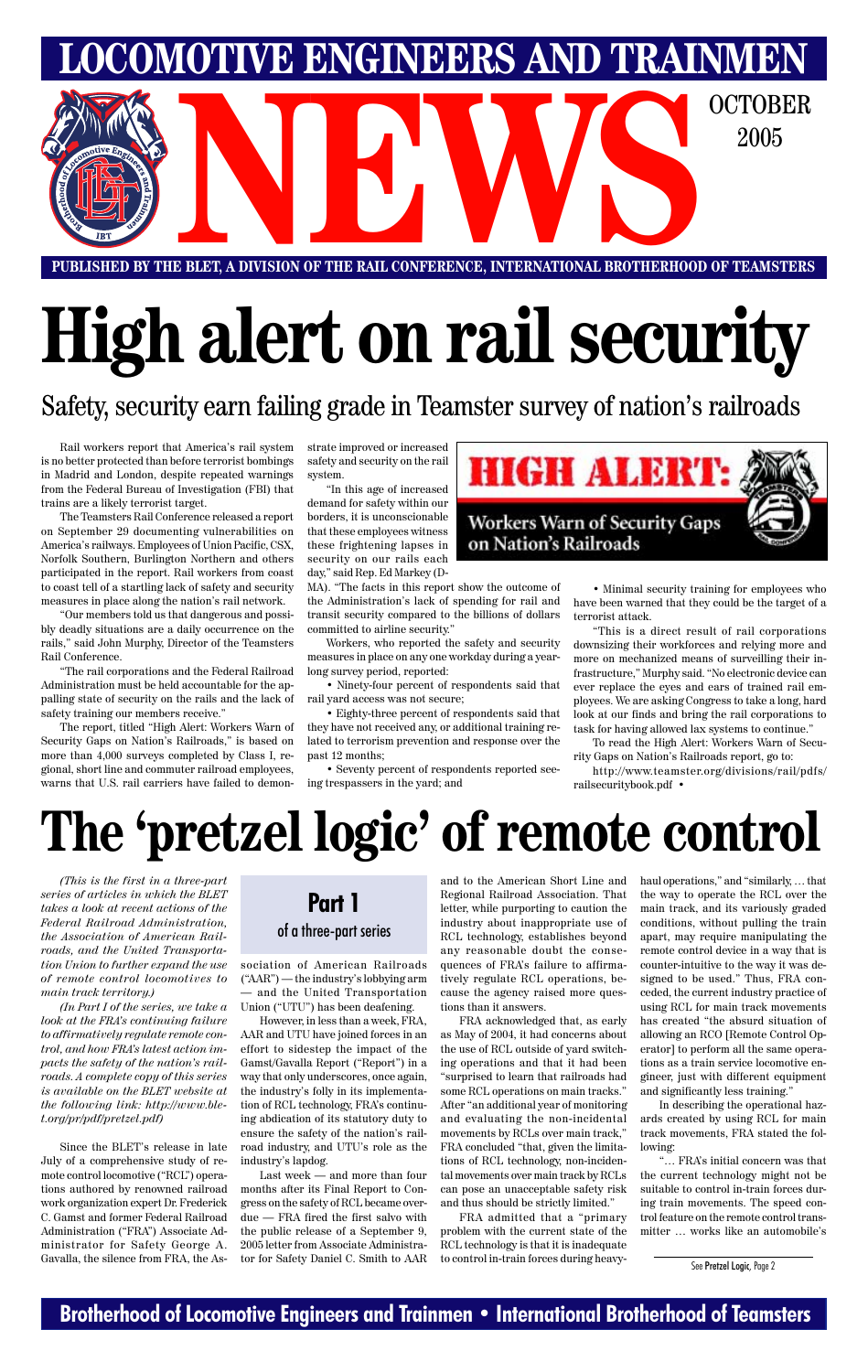The BLET's Education and Training Department will conduct a Secretary-Treasurer Compliance Workshop in Cleveland from December 4-7.

The meeting will be held at the Crowne Plaza Cleveland Centre Hotel, 777 St. Clair Ave., which is within walking distance of the BLET's National Division headquarters.

As most STs already know, many changes have been implemented regarding the filing of reports this year. These changes will be explained in class.

A major change came when the BLET National Division implemented a new dues reporting and collection internet-based system on January 1, 2005. There will be an online demonstration of this new system.

During the three-day session, members will learn proper record keeping techniques, computer applications, and minute-taking. They will also learn methods for filing various Department of Labor and Railroad Retirement reports, as well as Federal tax returns. A representative from the Department of Labor will be on hand to answer Secretary-Treasurer questions and have tips regarding the preparation of LM reports.

Presenters will include Bill Walpert, BLET National Secretary-Treasurer; Ken Kroeger, BLET Special Rep & Coordinator of the Education & Training Department; Dr. Elaine Reese, Director of Compliance; Bob Broka, Director of Records; and Walt Schmidt, BLET Webmaster.

The BLET National Division pays the costs of books and equipment, while Secretary-Treasurers who attend are responsible for their transportation costs as well as their room and board.

Upon successful completion of the course, attendees will qualify for a \$91 per day stipend from the North American Railway Foundation. The stipends will be paid directly to the Division.

Secretary-Treasurers should register for the workshop online through the BLET website at: http://www.ble-t.org/st .

The room rate at the Crowne Plaza Cleveland Centre Hotel is \$96 per night. To make your reservations, please call Patti Smith, Administrative Assistant to the NST, at (216) 241-2630, extension 227, or e-mail her your information (name – arrival date – departure date – credit card number and expiration date to hold your room) to: pmsmith@ble-t.org.

Please make your reservations by November 11, 2005. Requests after the cut-off date will be honored on a space-and-rate-availability basis. You may not be able to obtain the discounted rate of \$96 per night.

The class will start at 7 p.m. on Sunday, December 4, and conclude at noon on Wednesday, December 7.

Registration for the December 2005 workshop is on a first come, first served basis with class size limited to the first 25 who register through the BLET website. For more information, please contact Ken Kroeger of the BLET Education & Training Dept. at (216) 272-0986 or kroeger@ble-t.org. •

## **BLET to conduct final S-T Workshop of 2005**

Continued from Page 1 **1992 Continued from Page 1 Thus, thus to the Stripe of this evidence, and nearly a year and a half after being blindsided by the industry's expansion of RCL to an extent not previously disclosed, FRA has chosen to continue to let the fox guard the henhouse."**

cruise control. A speed is selected, and the computer will increase locomotive power until the desired speed is reached. The computer will then automatically maintain the selected speed using locomotive power and brakes. … Since plus or minus fluctuations in speeds greater than 0.5 mph often occur as trains move over the main track, the independent air brake will constantly apply and release, or locomotive power will increase or decrease, causing the train slack to run in and out as the train progresses. The longer and heavier the train, the more dramatic this slack action becomes. … This function is not desirable when controlling longer trains on the main track because the computer works faster than the train air brake system. For example, under certain track profiles (short downhill, uphill track configurations), the system could apply and release the brakes before the brakes fully apply on the rear of a long train. This would create a situation where the brakes would be releasing on the head end of the train at the same time they are applying on the rear end. This condition could cause excessive in-train forces." There are several problems with FRA's description. First, it relies upon a false analogy: an automobile's cruise control does not alternately apply throttle and brake; it increases acceleration to maintain or increase speed, and relies upon gravity and the weight of the coasting vehicle to reduce speed. Second, the Gamst/Gavalla Report established that RCOs will occasionally manipulate the beltpack controls to compensate for the actions of the speed

control circuit. See Report at pp. xvii, 31, 85. Thus, this train control deficiency also is present in switching operations, a fact conveniently omitted from FRA's letter. This operational risk is a function of the technology, and exists regardless of the setting in which it is employed.

Third, and as any experienced locomotive engineers can tell you, the repeated application and release of the automatic brake in a short time frame, as described by FRA, will result in the "dribbling away" of automatic brake pipe pressure, which is a known hazard. When that point is reached, there no longer is an ability to safely control the speed of the train regardless of manual or automatic manipulation of the airbrakes.

#### **Behind Door #2**

Notwithstanding the false analogy and incomplete description of the deficiency of the RCL speed control system, FRA stated three findings that were right on point:

• further modification of RCL technology will not "overcome these limitations while providing a level of safety equal to that of conventional operations on the main line;"

• a communication failure, which results in the on-board computer immediately stopping the movement, "on high-speed main tracks could prove catastrophic;" and

• "there is no sound reason to introduce *additional* causes of undesired air brake applications." (emphasis in original)

Based upon the above, it would appear to be a fairly straight-forward conclusion that — other than the occasional pull-out onto a main track to clear a switch — using RCL on main tracks is fraught with danger. However,

## Carriers, AAR, UTU employ twisted logic to justify RCO

#### Pretzel Logic

in spite of this evidence, and nearly a year and a half after being blindsided by the industry's expansion of RCL to an extent not previously disclosed, FRA has chosen to continue to let the fox guard the henhouse.

Even worse, FRA is openly encouraging the industry to plunge full-speed ahead in expanding RCL to main track operations. FRA stated that "RCOs should be as knowledgeable [concerning air brakes, train handling, signal recognition, track-train dynamics, etc.

… all subjects associated with the fundamentals of main track operations, regardless of speed or distance] as conventional engineers. Consequently, FRA believes that RCOs should receive additional training if they operate on main tracks." To that end, FRA advised that it will "reopen review of railroad RCO training programs where it is clear that the railroad is committed to non-incidental main line movements" to determine whether RCOs receive "the equivalent level of classroom training as that provided for conventional train service engineers," and whether they are afforded "a minimum of 120 hours of actual, documented hands-on operating experience." If there is any doubt that this is bald encouragement, FRA also stated that it will consider crediting hours already worked in main track service in satisfaction of the 120-hour requirement.

Anticipating criticism of this green light for a practice that it has already determined to be beyond the safe capacity of RCL technology, FRA further stated the following:

"At a minimum, we recommend that the following limitations should apply to all RCL movements requiring brake tests under 49 C.F.R. Part 232:

a. Locomotive consist should not exceed 3000 horsepower, utilizing no more than eight (8) axles.

b. Train length should not exceed 1000 feet (approximately 20 car lengths).

c. Train speed should not exceed 15 mph.

d. Operations should be prohibited on any grade of 0.5 percent or greater that extends for more than 1⁄4 of a mile."

Once again, however, these "recommendations" are unenforceable by FRA, irrespective of the fact that federal air brake testing requirements have been cited.

*(In Part II of this series, we examine the reactions of the AAR and UTU to FRA's September 9, 2005 letter.)* •

### Will be held in Cleveland from December 4-7; Daily stipends available for members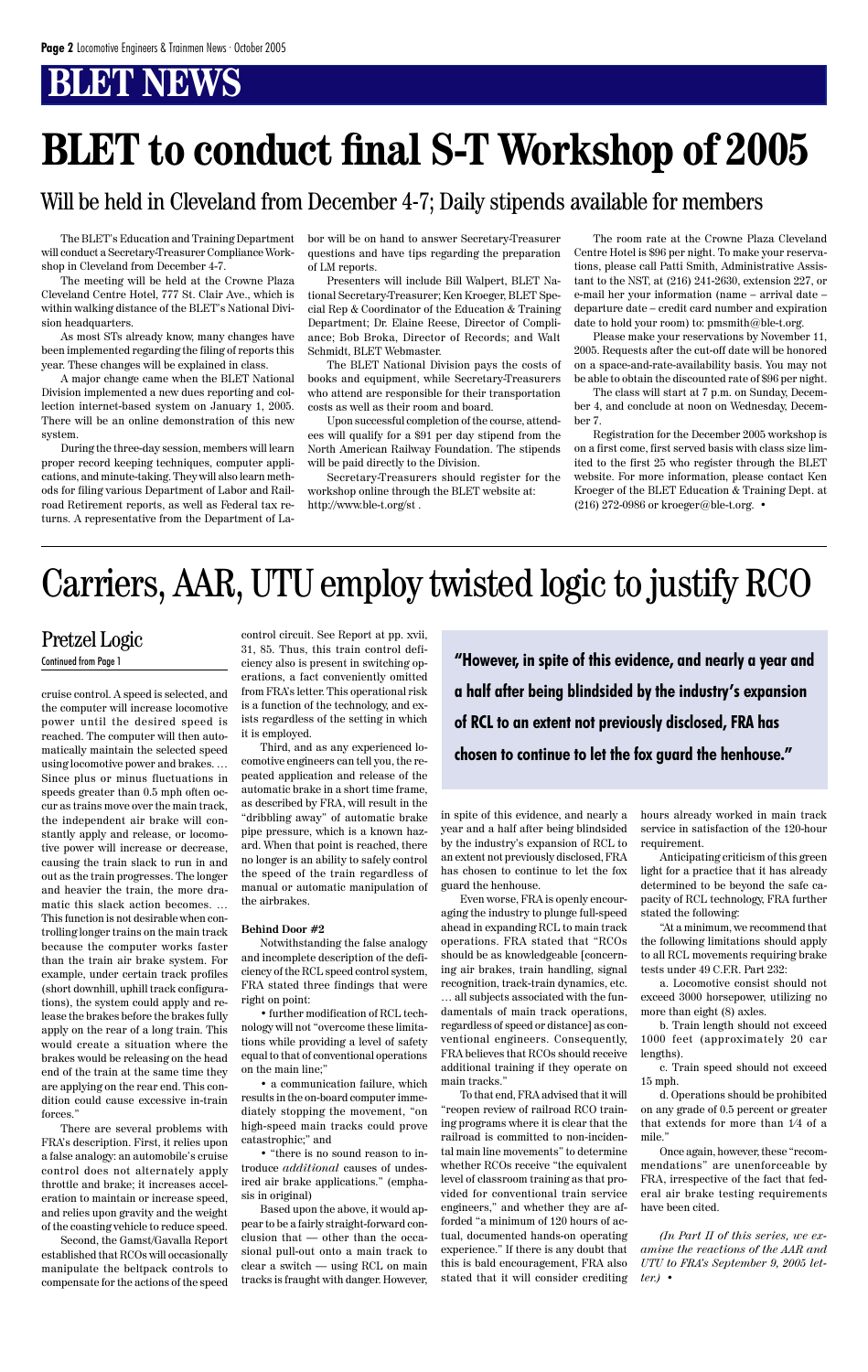*(BLET Editor's Note: United Healthcare issued the following news release on October 18.)*

Your current health coverage is changing.

On January 1, 2006, Medicare's new prescription drug coverage will go into effect. As a result, your current plan, GA-23111 Plan D, will no longer provide you with a prescription drug benefit as of that date. Only the prescription drug benefit will be discontinued from your plan; all other health benefits will remain unchanged.

Under GA-23111 Plan D, UnitedHealthcare worked with Medco Health Services to provide prescription drug services. With drug coverage under GA-23111 Plan D ending, United Healthcare will no longer continue its relationship with Medco for GA-23111.

It is important to note that you may receive enrollment materials for a Medicare Part D prescription drug plan from Medco. We want you to be aware that Medco's plan is not the same as UnitedHealthcare's. If you want prescription drug coverage with United Healthcare, you should return the United MedicareRx enrollment form.

Regardless of your choice for prescription drug coverage, your medical and hospital benefits under GA-23111 will not be changed.

Your enrollment materials are coming soon.

You will receive enrollment mate-

rials from UnitedHealthcare within the next few weeks. If you do not receive our package, you can request one by calling our toll-free number at (888) 556-7059 anytime from 8:00 a.m. to 8:00 p.m. EDT M-F and 8:00 a.m. to 5:00 p.m. Sat. (For those with a hearing impairment, TTY service is available at (877) 730-4203).

You will be able to enroll in a UnitedHealthcare Medicare prescription drug plan. UnitedHealthcare has been providing excellent, high quality service to railroad employees and retirees, and their dependents, for the past 50 years. We are pleased to continue that service now by offering you the opportunity to enroll in our Medicare-approved prescription drug plan, United MedicareRx. Your enrollment is not automatic; you must complete and return the enrollment form which will be sent to your home in October.

The United MedicareRx Plan was designed for you.

Here are some of the highlights of the United MedicareRx Medicare Prescription Drug Plan:

• Co-payments as low as \$5 for generic drugs and \$28 for preferred brand name drugs.

• Over 50,000 network pharmacies ready to serve you.

• Convenient mail order service available.

• Low monthly premium of \$23 to \$31 per person, depending on where you live.

#### **New relationship with Walgreens and other national drug stores**

For our Medicare Part D plans, UnitedHealthcare has established a new agreement with Walgreens Health Initiatives, which in turn has agreements with major national drug chains such as CVS, Rite Aid and others, in addition to Walgreens' retail pharmacies.

We look forward to continuing to serve your prescription drug coverage needs!

If you have qualified for additional assistance for your Medicare Prescription Drug Plan costs, the amount of your premium and cost at the pharmacy will be less. Once you have enrolled in United MedicareRx, Medicare will tell us how much assistance you are

receiving, and we will send you information on the amount you will pay. If you are not receiving this additional assistance, you should contact 1-800- MEDICARE (TTY/TDD users should call 1-877-486-2048), your State Medicaid Office, or the Social Security Administration at 1-800-772-1213 or at the tollfree TTY/TDD number, (800) 325-0778, between 7 a.m. and 7 p.m., Monday through Friday, to see if you might qualify.

United MedicareRx is a Medicare Prescription Drug Plan (PDP) insured by United HealthCare Insurance Company or United HealthCare Insurance Company of New York for New York residents (together called "United-Healthcare"). As a PDP sponsor, UnitedHealthcare contracts with the Federal government. •

For contact information for each Senator, go to: http://www.senate.gov/general/contact\_information/ senators\_cfm.cfm

## **Important information about UnitedHealthcare coverage**

UnitedHealthcare has announced a special open enrollment under policy GA-23111. The open enrollment period will be held during the month of December, 2005. Enrollment is for Plan F only. Enrollments received during December will be for coverage starting January 1, 2006.

Enrollment is open to all eligible railroad retirees regardless of their

### Open enrollment under GA-23111

state of health.

Plan F pays benefits in addition to Medicare, but does not include coverage for prescription rugs. The monthly premium for the plan is currently \$155 per month for each person enrolled.

Anyone who is interested in Plan F coverage can obtain a plan description and enrollment form by calling (800) 809-0453. •

Do you have, or do you know of a co-worker who has a special hobby, talent, skill, interest, or other sparetime activity that you would like to share with other members of the Teamster Rail Conference? If so, then the BLET Public Relations Department would like to hear from you.

The Rail Conference has begun publishing a new quarterly magazine exclusively for Teamster rail members called Rail Teamster. Each issue will include a feature story about a BLET or BMWED member that focuses on his or her away from work hobbies and/or activities.

Maybe you are a musician,

### Do you have a special talent or hobby? Tell us about it!

writer, inventor, builder, craftsman, record holder or a stand-up comic. Maybe you're a scout leader, a coach, a mentor or a leader within your community or club. We know you are out there and we would love to hear from you.

All entries will be acknowledged and mutually convenient interviews will be arranged as publication schedules permit. Please send your name, address, phone number, and a brief description of your special talent or hobby to:

> **John Bentley BLET Public Relations Dept. 1370 Ontario St., Mezzanine Cleveland, OH 44113-1702 bentley@ble-t.org**

### **PASSENGER RAIL NEWS**

BLET members are urged to contact their U.S. Senators and ask them to support S. 1516, a bill that would provide long-term funding for Amtrak.

The Passenger Rail Investment and Improvement Act of 2005, introduced by Senator Trent Lott (R-MS), currently has 12 co-sponsors. The Senate Committee on Commerce, Science and Transportation approved the bill on October 18. The bill would provide full funding for Amtrak for FY 2006-2011, giving the passenger railroad the long-term funding it needs to ensure service.

While BLET leaders initially had some reservations about this piece of legislation, they are now fullysupporting it after a joint meeting between BLET, International Brotherhood of Teamsters and Senator Lott.

"This bill provides a progressive approach to long-term funding for Amtrak," said BLET Chief of Staff and Political/Legislative Director John Tolman. "We think that it is a step in the right direction, especially after meeting with Senator Lott on October 19."

The bill is cosponsored by the following members of the Senate: Senator Conrad Burns (R-MT); Senator Susan M. Collins (R-ME); Senator Mike DeWine (R-OH); Senator Daniel K. Inouye (D-HI); Senator Frank Lautenberg (D-NJ); Senator Olympia J. Snowe

(R-ME); Senator Thomas Carper (D-DE); Senator Jon S. Corzine (D-NJ); Senator Kay Bailey Hutchison (R-TX); Senator James Jeffords (I-VT); Senator John D. Rockefeller (D-WV); Senator Ted Stevens (R-AK).

BLET Vice-President & National Legislative Representative Raymond Holmes urges BLET members to contact their Senators and ask them to support this critical piece of legislation. Members should also thank their Senators for supporting it if they are listed above.

## **Members urged to act on Senate Amtrak bill**

#### Measure would ensure long-term funding for Amtrak; Members should ask Senators to co-sponsor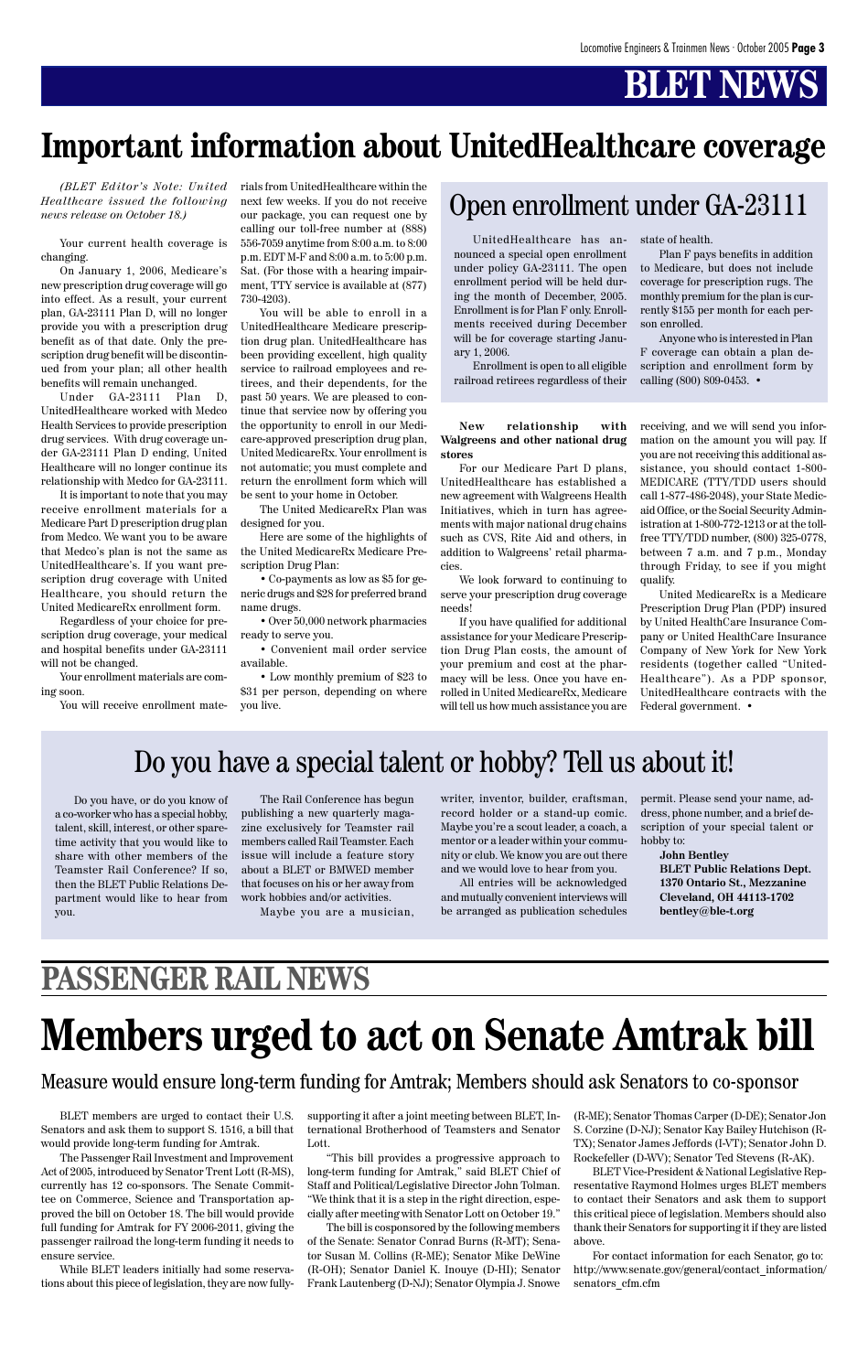## **WESTERN CONVENTION MEETING**



John and Maddie Salisbury. Brother Salisbury was host of the 70th annual SWCM along with members of BLET Division 141. The convention was held in Oklahoma City.



Al and Velma Williams. Brother Williams is President of BLET Division 182 and will be the host/chairman of the upcoming 2006 SWCM in Little Rock, Ark. Sister Williams is a member of GIA Auxiliary 37.



Members of the SWCM Organization Committee, from left: Cheri Canier, 1st Vice; Pat Johnson, Recording Secretary; Jim Keele, Chairman; and Tim Windsor, Treasurer.



From left: Martha Humphrey and Kathy Jackson create a floral display at a GIA event.



Janet Schultz, Secretary-Treasurer of the Iowa State Legislative Board and member of BLET Division 6 (Boone, Iowa); and Ed Way, Chairman of the Illinois State Legislative Board.

Jennifer and Bud Pickett. Brother Pickett is chairman of the upcoming 2007 SWCM.

Cooksey Humphrey, retired member of BLET Division 326 (Bossier City, La.); and GIA President Onita Wayland.

LEFT: From left: Bill Paalhar, Local Chairman of BLET Division 75 in Kansas City; Kent Confer, a member of BLET Division 623 in McCook, Neb.; Jim Nelson, Secretary-Treasurer of the BNSF-North Lines General Committee; Ted Stauffer, Legislative Representative of Division 75.

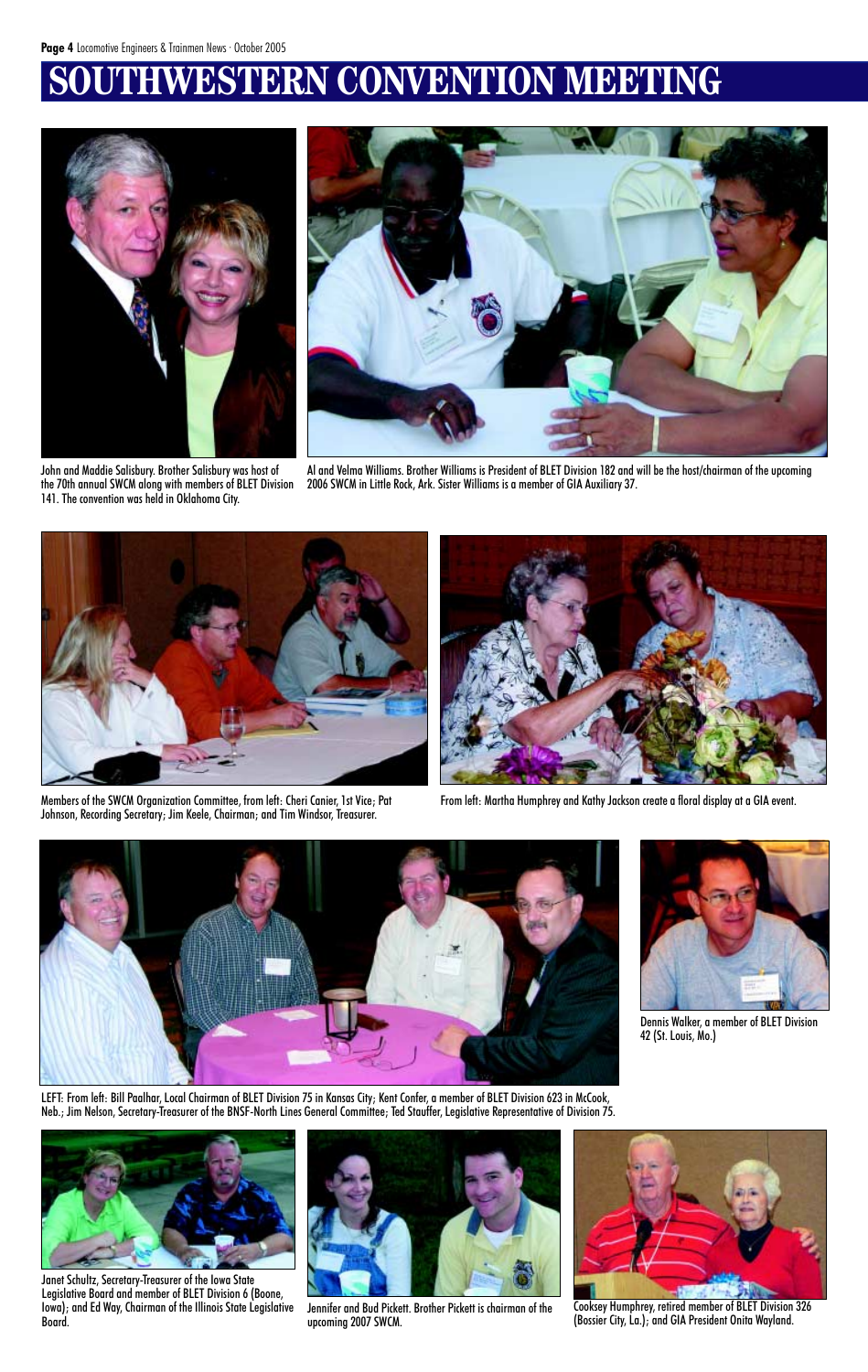## **KLAHOMA CI**



Perry Renfro, Chairman of the Oklahoma State Legislative Board; Dan Boren, U.S. Congressman 2nd District of Oklahoma; and Raymond Holmes, BLET Vice-President & National Legislative Representative.



From left: Randy Dumey, Local Chairman of Division 595 (Chaffee, Mo.); Mike Priester, CP Rail System/U.S. General Chairman; and Rick Gibbons, Burlington Northern Santa Fe General Chairman (former StL-SF). Brother Dumey is also First Vice-Chairman of the BNSF (former StL-SF) General Committee of Adjustment.

From left: Catarino A. "Cat" Garcia, Legislative Representative of Division 566 (Del Rio, Texas); Juan Garza, Local Chairman and Legislative Representative of BLET Division 244 (Laredo, Texas); and Terry Briggs, Chairman of the Texas State Legislative Board.







GIA President Onita Wayland with Kathie Bailey, widow of the late G.Y. Bailey, during a tearful ceremony.

BLET National President Don Hahs at the podium flanked by (from left) GIA President Onita Wayland and GIA International Secretary Anita Caruso. In the foreground is the memorial display featured at each SWCM honoring members who have been lost since the last convention.

From left:L.J. Rinchuso Jr., Legislative Representative of BLET Division 210; and Mike Davis, Secretary-Treasurer of the Union Pacific-Southern Region General Committee of Adjustment.

### **2006 Southwestern Convention Meeting**

Hosted by A.L. Williams and the members of BLET Division 182 at the Peabody Little Rock hotel in...

### **Little Rock, Ark.**

August 20-24, 2006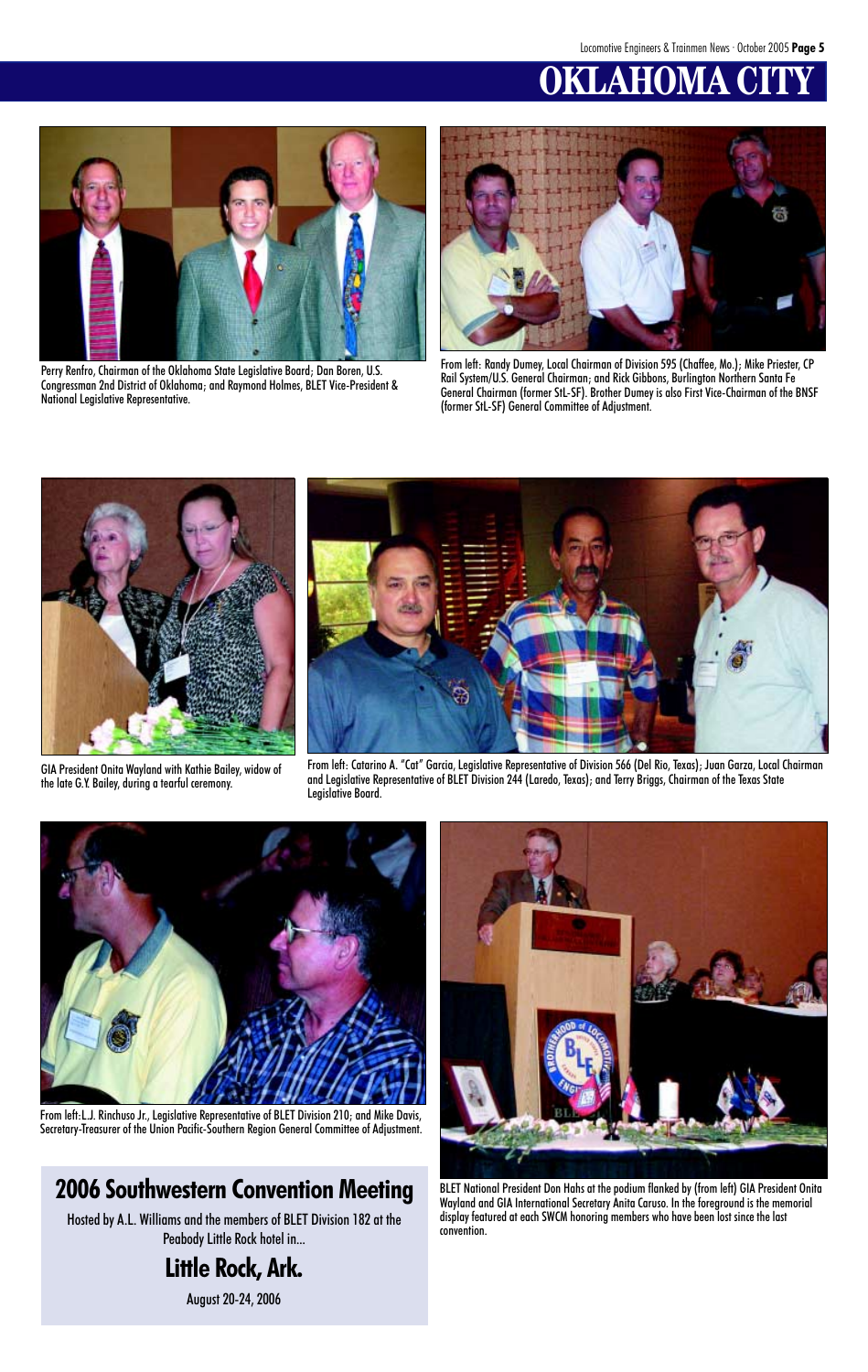BLET National President Don Hahs welcomed the operating employees of the Chicago, Fort Wayne & Eastern Railroad (CF&E) as the newest members of the Brotherhood of Locomotive Engineers and Trainmen (BLET).

The CF&E win represents the latest in a string of 13 shortline organizing victories for the BLET dating back to 2002, bringing more than 1,000 workers into the house of labor. The National Mediation Board certified the election on September 28.

"This was a total team effort by the BLET Organizing Department," said Tommy Miller, the BLET's Organizing Director.

A Rail America subsidiary, the CF&E is the BLET's second organizing victory this year, as workers at the New Orleans & Gulf Coast Railway voted to join the BLET in January.

"I welcome these new Brothers and Sisters into the House of Labor and look forward to securing a collective bargaining agreement on their behalf," President Hahs said.

The Chicago, Fort Wayne & Eastern Railroad, which was acquired through a lease agreement with CSX by the Central Railroad of Indianapolis, commenced operations on August 1, 2004. Major customers on the line are Central Soya, Steel Dynamics, Procter & Gamble, Cargill and National Lime & Stone. Commodities shipped include agricultural products, chemicals, metals, paper and minerals. The 276-mile line runs from Crestline, Ohio to Tolleston, Ind., east of Chicago. •

The Teamsters, including the members of the Rail Conference, fully supported the Million Worker March Movement and their recent events in the nation's Capitol.

The Teamsters are making a financial contribution to the Movement and encouragied members to participate in the March and other events that took place on October 14-16 in Washington, D.C.

The Teamsters Union and the Million Worker March Movement share many goals, including reforming health care and the pension system, as well as fighting for living wages for all

*The following is a statement by BLET President Don M. Hahs on the founding convention of the Change to Win Coalition on September 27 in St. Louis, Mo.*

The BLET has embarked on an historic course with our partners, the International Brotherhood of Teamsters. Earlier this week, I had the opportunity to participate in Change to Win's revolutionary founding convention.

Change to Win is a progressive and activist organization made up of seven labor organizations and six million workers. Its first leader is Anna Burger, the General Secretary-Treasurer of the Service Employees International Union.

Joining me at this momentous convention as delegates from the BLET were: First Vice President Edward Rodzwicz; National Secretary-Treasurer William Walpert; Vice President

& National Legislative Representative Raymond Holmes; and BLET Chief of Staff and Legislative/Political Director John Tolman. Also attending were Union Pacific-Central Region General Chairman C.R. Rightnowar; Illinois State Legislative Board Chairman C.E. Way; BLET Human Rights Omnibudsman and Local Chairman of BLET Division 439 (Allston, Mass.) Bill Munger; and Union Pacific-Central Region Vice General Chairman Wes Taylor.

Change to Win is dedicated to organizing workers and has a vision of growth and strength in the labor movement. Through this coalition, we want to change the way labor unions operate by putting more money into organizing and by working together towards a common cause. The Coalition is built on a platform of restoring the American dream.

As Teamsters General President Hoffa said, "We will stand together. We will fight together." This is what Change to Win is all about.

The organization is reaching out to those most in need of help — workers on the Gulf Coast — by training workers to rebuild their communities. We need to help these workers start over by rebuilding their lives.

Donations may also be made at any Wells Fargo Bank location. •

Change To Win will stand up for all workers. We will give workers a chance to win a voice on the job. We will build the American labor movement—together, brick by brick.

I look forward to working with Change to Win to expand our organization and to fight for the rights of all workers.

For more information about the Change to Win Coalition go to: http:// www.changetowin.org . •

### BLET organizes CF&E shortline

## **Change To Win holds inaugural convention**

Americans.

The current attacks on workers have made the stakes higher for black workers in particular, and the working class in general, much higher than in years past. In fact, 95 percent of all African Americans are workers; 30 percent of African Americans workers are union members and make up an important segment of the labor movement; nearly 50 percent are women, and 55 percent live in the U.S. South, where right-to-work laws are part of the Southern states structure as a low wage region, with the lowest percentage of unionized workers.

In 1995, the Million Man March mobilized close to two million people to Washington, D.C. It helped to propel successive grass roots mobilizations over a 10 year period as represented by the Million Women's, Million Family, Million Youth, Million Reparations and Million Worker marches; the latter helping to spawn an independent workers movement.

"The labor movement needs to support all workers," BLET National President Don M. Hahs said. "This event provides us one more opportunity to forge alliances with groups that share our goals." •

Teamsters, Rail Conference affiliates support Million Worker March in Washington

#### BLET delegates in attendance as new labor group elects officers, sets ground rules

### **Marching against injustice in the American workplace**

New BLET Directories for 2005 are now available in the password protected area of the BLET website.

"In an effort to economize on postage and printing costs, we have made the directory available online," said BLET National Secretary-Treasurer Bill Walpert. "However, we will make hard copies avail-

able to those who request it."

To facilitate the hard copy process, the National Division is mailing post cards to the BLET officers who normally received the directories by mail. Those desiring a hard copy must fill out the post card and mail it back to the National Division.

"The printing and mailing process will take several weeks," Brother Walpert said. "The online directory is available right now as a PDF."

The online Directory is accessible under the STReport area of the website. The following officers have access to this section: General Chairmen, General Committee Secretary-Treasurers, State Legislative Board Chairmen, State Legislative Board Secretary-Treasurers, Division Presidents, Division Local Chairmen, Division Secretary-Treasurers and Division Legislative Representatives. The directories are available on the BLET website at: http://www.ble-t.org/directory . •

### 2005 Brotherhood directories now available online

BLET Division 27 in St. Cloud, Minn., has established a fund to help with the medical care of Russell Lala, son of member Roseanne Lala.

Russell, 10, was mauled by both a lion and a tiger in June and is now a quadriplegic, requiring both a ventilator and a feeding tube for the rest of his life.

Russell, 10, was attacked while visiting an auto body shop whose owner kept 11 large cats and a bear on the property. When the owner opened the cage, a tiger pushed its way out and attacked the boy. When the owner pulled the tiger off, a lion moved in and bit Russell.

### Fund established to help 10-year-old son of Amtrak engineer

Roseanne Lala has been a member of the BLET since 2002. The Amtrak General Committee of Adjustment has arranged for Sister Lala to receive time off to care for her son.

If you would like to make a donation for Russell Lala's care, please send checks made out to the Russell Lala Fund to:

**Pine County Bank P.O. Box 25**

**Royalton, Minn. 56373**

### RRB offering final two Informational Conferences of calendar year 2005

The U.S. Railroad Retirement Board is offering two more free informational conferences for elected officers of all rail labor unions in 2005. A list for 2006 will be available in coming months. Registration for all informational conferences begins at 8 a.m. The programs begin promptly at 8:30 a.m. and end at 12:30 p.m.

This list contains the most current information and should replace information published in previous lists.

> **November 4 • Pineville, N.C.** Hilton Garden Inn, Pineville 425 Towne Centre Blvd.

**November 18 • New Orleans, La.** CANCELLED

**December 9 • Jacksonville, Fla.** Holiday Inn — Baymeadows 9150 Baymeadows Rd.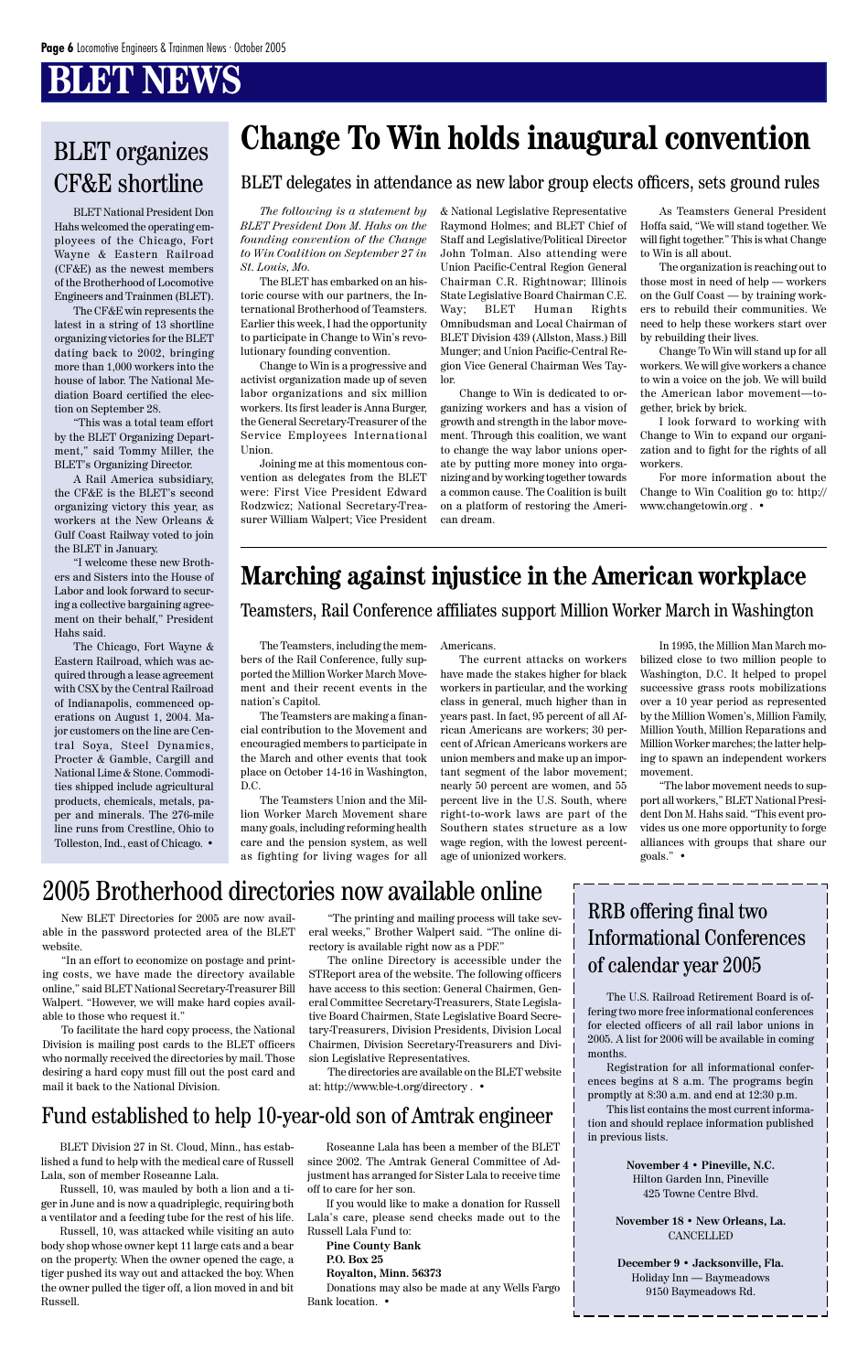#### **Mabel Grotzinger**

*Grand International Auxiliary Vice President*

*"Life is what happens to you while you're busy making plans." —* **John Lennon**

Life comes at you fast sometimes. My husband and I were planning for retirement a few years down the road. We were planning on taking long vacations with our grandson, and spending time together at last. With each of his birthdays, as I added another candle to the cake, I would mention how many years until we could walk away from this life they call railroading, at the magical age of 60. My husband was only months from reaching 30 years of service when he was hospitalized. Many tests and two stays in the hospital later, we found ourselves sitting in the office of an oncologist. The doctor told him he had worked his last day on the railroad, and was to retire and enjoy the time we have left. We thought the only thing we had to worry about was getting him well enough to live with gusto every minute he had left.

Wrong! About two months from the time he went off sick, we received a letter from the health insurance company. It informed us of our right to pick up the COBRA option. Also, the letter said if he was disabled they would be giving us coverage for this rest of this year and for two calendar years following. This letter also stated that they needed a statement from the doctor indicating the reason for the disability. We called the insurance company and asked if there was a form, or if they needed a letter from the doctor, since there was no form included in their letter. The

woman he spoke to said they don't usually send out the form until the employee had been off for four months, but she would send it to us so we could have the doctor fill it out. They would keep it on file for the future. We felt we had fulfilled all the requirements of the insurance company, and were taken care of.

About a month later,

my husband had to go to a special dentist because of his condition. The dentist informed us that we were not covered by insurance. We were shocked. After all, hadn't we done all the right

things? I called the insurance company again, and couldn't get through to their representative what I was talking about. She said, according to the form submitted by the doctor, that my husband was able to return to work on the 31st of the previous month. I had a copy of the form in my hand and read it to her. The doctor had written in the space for the date to return to work "Unknown due to current illness." She said there was nothing she could do, and we were not insured. Panic set in because the next day he was scheduled for chemotherapy, and I didn't want to think about how much that would cost. I went the Vice-General Chairman of my husband's committee. I was so upset, I don't know how he understood me, but I guess he did because he said, "This happens all the time. I will take care of it." His words made me feel a little better, but then began to ring in my head. "IT HAPPENS ALL THE TIME?!" That meant I was not alone in this problem, which is good right? Wrong, it means there are a lot of people out there going through the same thing. I needed to know more about this situation so others wouldn't have the same trauma that we experienced.

What I learned is that after one calendar month of not performing work for a minimum of seven days in that month, an employee's name is dropped from

> the list of those eligible for insurance. The insurance coverage is automatically cancelled. The Vice-General Chairman made the call to the Carrier, and made sure that his name was listed as sick. Apparently this doesn't happen automatically.

We received a second insurance form for proof of disability in the mail. I took it to the doctor's office, but the office staff that fills these forms out all the time had trouble interpreting it. They did the best they could and faxed it to the insurance company. Well, guess what? We were dropped again on the date the doctor signed and dated the form. The insurance company took that as the date to return to work. The doctor's staff was just as baffled as we were. Why does this insurance company make the form so ambiguous?

The most annoying part of this whole ordeal is that the insurance company does not inform you that you are dropped and no longer have insurance coverage. You find out when you try to get a prescription or go to the hospital. They just drop your coverage.

When I called the insurance company for the third time, I finally spoke to someone who could tell me what the problem was. As it turns out, they require a date of some sort in the space where it says, "date to return to work." The doctor must put in a date, or if permanently disabled, the wording must be "Never to return to work," or "permanently disabled." If you do not fit either of those categories, the doctor must indicate some kind of date, like the end of the current calendar year. You can always return to work prior than that but if the doctor is not sure when you will be able to return, it is best to put the end of the current calendar year.

There is a flaw in the communication between the employee and the insurance company. We were lucky because we understood that the contract stated that we were entitled to health insurance for two calendar years after the employee went off sick, and the spouse is entitled to health insurance for one calendar year. If we had not been aware of that, we probably would bought the COBRA coverage out of fear, paying for coverage that was already guaranteed. In talking to others with similar problems, I have found that this is not the only scenario. If you are injured on the job, whether or not you have filed a lawsuit, there are more problems. All I can address is what my experience has been. When I hear that phrase, "It happens all the time," it sends off signals that something is wrong with the system and it needs to be fixed. If the person who handles the insurance coverage in a doctor's office can not interpret the form, then the form needs to be changed. This ordeal has caused our family a lot of unnecessary anxiety. You have enough to worry about when faced with serious health issues without the added anxiety of worrying about whether you are covered by health insurance on a minute to minute basis. This is cruel and unusual treatment. •

*GIA Dialogue*

## **If it 'happens all the time,' then problem needs fixing**

#### 2006 BLET Fees Objector Policy

#### **1. Employees Rights**

tablishing that the redu port are lawful.

a. Any employee covered by a union or agency shop agreement in the United States has the legal right to be or remain a nonmember of the Union. Nonmembers have the legal right (1) to object to paying for Union activities not related to collective bargaining, contract administration and grievance adjustment, and to obtain a reduction in fees for such activities; (2) to be given sufficient information to intelligently decide whether to object; and (3) to be apprised of internal Union procedures for filing objections. Employees who choose to object have the right to be apprised of the percentage of the

reduction, the basis for the calculation, and the right to challenge these figures.

b. To the extent permitted by law, nonmembers may not participate in Union elections as a voter or as a candidate; attend Union meetings; serve as delegates to the Convention, or participate in the selection of such delegates; or participate in the process by which collective bargaining agreements are ratified.

#### **2. Publication of Policy**

The fees objector policy shall be published annu-ally in the BLET's newsletter in the month preceding the objection notice period and mailed annually to each objector. It shall also be provided to each new employee when s/he first becomes subject to a union shop agreement.

#### **3. Making Objection Known**

Objecting nonmembers shall provide notice of objection by notifying the National Secretary-Treasurer of the objection by first-class mail postmarked during the month of November preceding the calendar year to which s/he objects, or within (30) days after s/he first begins paying fees and receiving notices of these procedures. The objection shall contain the objector's current home address. Nonmembers wishing to continue their objection from year to year must renew their ob-jection each year as specified in this paragraph. Objections may only be made by individual employees. No petition objections will be honored.

**4. Major Categories of Chargeable Expenses** All objectors shall pay their fair share of expenses germane to collective bargaining including:

a. All expenses concerning the negotiation of agreements, practices and working conditions;

b. All expenses concerning the administration of agreements, practices and working conditions, including grievance handling, all activities related to arbitration, and discussion with employees in the craft or class (or bargaining unit) or employer representatives regarding working conditions, benefits and contract rights; c. Conversion expenses and other union internal

governance and management expenses; d. Social activities and union business meeting ex-

penses;

e. Publication expenses to the extent coverage is

related to chargeable activities; f. Expenses of litigation related to collective bargaining, contract administration and internal governance;

g. Expenses for legislative and administrative agency activities to effectuate collective bargaining agreements;

h. All expenses for the education and training of officers and staff intended to prepare the participants to better perform chargeable activities;

i. All costs of strikes and other lawful economic actions;

#### **5. Determination of Chargeable Share**

The BLET shall perform an independent audit of the records of the National Division. The BLET shall determine the percentage of expenditures that fall within the categories specified in Section 4. The amount of expenditures that fall within Section 4 shall be the basis for calculating the reduced fees that must be paid by the objector. The auditing firm conducting the an-nual audit of the BLET National Division shall give an opinion concerning the adequacy of the escrow amounts maintained pursuant to Section 10, and later will verify the existence and the audits of money in any escrow account.

#### **6. Report of Chargeable Share and Basis of Its Calculation**

The BLET shall report the determination no later than September 30. This report shall include an analysis of the major categories of union expenses that are chargeable and nonchargeable. A copy of the report shall be sent to all nonmembers whose timely objections have not been revoked.

#### **7. Challenge Procedure**

Each person entitled to receive the BLET's report may challenge the validity of the calculations by filing an appeal with the National Secretary-Treasurer. Such appeal must be made by sending a letter to the National ecretary-Treasurer postmarked no later than October 31.

**8. Arbitration of Challenges**

a. After the close of appeals period, the National Secretary-Treasurer shall provide a list of appellants to the American Arbitration Association (AAA). All appeals shall be consolidated. The AAA shall appoint an arbitrator pursuant to its *Rules for Impartial Determination of Union Fees.* The AAA shall inform the National Secretary-Treasurer and the appellant(s) of the arbi-

trator selected.

b. The arbitration shall commence by December 1 or as soon thereafter as the AAA can schedule the arbitration. The arbitrator shall have control over all pro-cedural matters affecting the arbitration in order to fulfill the need for an informed and expeditious arbitra-

tion.

c. Each party to the arbitrator shall bear their own costs. The appellants shall have the option of paying a pro-rata portion of the arbitrator's fees and expenses. The balance of such fees and expenses shall be paid by

the BLET.

d. A court reporter shall make a transcript of all proceedings before the arbitrator. This transcript shall be the official record of the proceedings and may be purchased by the appellants. If appellants do not purchase a copy of the transcript, a copy shall be available for inspection at the National Division during normal busi-

ness hours.

e. Appellants may, at their expense, be represented by counsel or other representative of choice. Appellants need not appear at the hearing and shall be permitted to file written statements with the arbitrator instead of

appearing. Such statement shall be filed no later than fifteen (15) days after the transcript becomes available, but in no case more than thirty (30) days after the hearing closes.

f. Fourteen (14) days prior to the start of the first hearing, appellants shall be provided with a list of all exhibits intended to be introduced at the hearing and a list of all witnesses intended to be called, except for exhibits and witnesses that may be introduced for rebuttal. On written request from an appellant, copies of exhibits (or in case of voluminous exhibits, summaries thereof) shall be provided to them. Additionally, copies of exhibits shall be available for inspection and copying

at the hearing. g. The National Division shall have the burden of



h. If the arbitrator shall determine that more than one day of hearings is necessary, hearings all be scheduled to continue from day to day until completed. The parties to the appeal shall have the right to file a brief within fifteen (15) days after the transcript of the hearing is available, but in no case no more than thirty (30) days after the hearing closes. The arbitrator shall issue a decision within forty-five (45) days after the submission of post-hearing briefs or within such other reasonable period as is consistent with the rules established by the AAA.

i. The arbitrator shall give full consideration to the legal requirements limiting the amounts that objectors may be charged, and shall set forth in the decision the legal and arithmetic basis for such decision.

#### **9. Payment of Reduced Fees**

Objectors shall pay reduced monthly fees based on the most recent report pending determination of the objection year's chargeable ratio.

#### **10. Escrow of Disputed Funds**

All monthly fees paid by objectors shall be placed in an interest-bearing escrow account pending final determination of the chargeable share. Escrowed funds shall be disbursed to objectors and the Union upon issuance of the arbitrator's decision or fifteen (15) days after the conclusion of the appeal period if there are no challenges to the determination. •